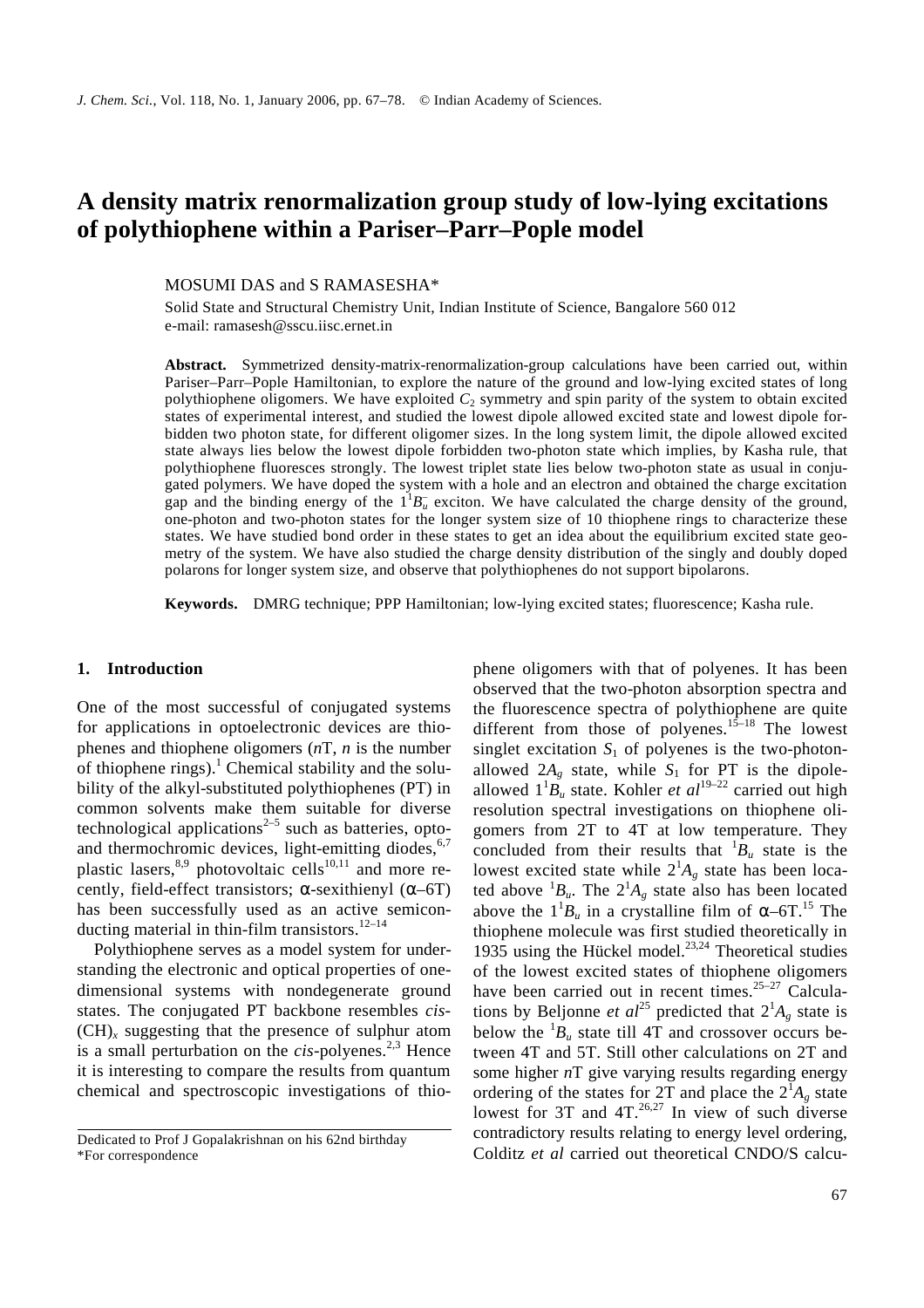lations including single and double excited configurations on thiophene oligomers, *n*T, with 2 to 6 monomer units.<sup>28</sup> Their theoretical studies and spectroscopic investigation of the ground and excited electronic states of thiophene oligomers showed that the  $2^1A_g$  lies above the  $1^1B_g$  state. Becker *et al* came up with experimental evidence of the fact that the state  $1^1B_u$  is the lowest excited state in all *n*-oligothiophenes from 2T to 7T*.* 29

Semi-empirical calculations have not been able to provide a clear picture of the electronic spectrum.<sup>30-34</sup> While theoretical studies on thiophene molecule reported are based on *ab initio* quantum chemical approach,  $35-37$  due to its large size, similar studies on PT is difficult using these methods. Restricted configuration interaction (CI) technique is also not useful for solving these interacting systems as we need to extrapolate the results to the polymer limit and restricted CI calculation are not size consistent. PT has conjugated  $sp^2$  backbone and hence can be numerically accurately described by the Pariser–Parr–Pople (PPP) model, which includes explicit long-range electron–electron interactions.38,39 However, the interaction parameters for sulphur need to be optimised. In our studies reported here, we have employed the density matrix renormalization group (DMRG) method for large oligomers of polythiophene systems within the PPP model.<sup>40</sup> The DMRG method has proved to be the best choice for one-dimensional as well as quasi-one-dimensional systems.<sup>41</sup> The excited states of the polythiophene systems have been calculated through symmetrized DMRG technique developed by Pati *et al.*<sup>42</sup> We have also calculated the excitation energy gaps of low-lying excited states. Besides, we have computed properties like bond-order and chargedensities to characterize these states. In what follows we briefly discuss the PPP model and its parameters in the next section. In §3 we discuss the method of implementing the DMRG scheme for polythiophene. In §§4 and 5 we discuss the results for neutral and doped polythiophenes and conclude the paper in §6.

# **2. The PPP model Hamiltonian and computational scheme**

The PPP Hamiltonian in second quantized notation can be written as,

$$
H_{PPP} = \sum_{ij,s} t_{ij} (\hat{a}_{is}^{\dagger} \hat{a}_{js} + H.c.) + \sum_{i} \hat{n}_{i} \mathbf{e}_{i}
$$

$$
+\frac{U}{2}\sum_i \hat{n}_i(\hat{n}_i-1)+\sum_{i,j} V_{i,j}(\hat{n}_i-z_i)(\hat{n}_j-z_j)
$$

where the symbols have their usual meaning and the intersite interaction potential  $V_{ii}$  is parametrized using Ohno parametrization.<sup>43</sup> The value of  $z_c$  for carbon atoms is one while for sulphur  $z_s = 2$ , since the lone pair on sulphur is involved in conjugation. We have carried out all our calculations using experimentally determined ground state geometry with  $C_{2v}$  symmetry.<sup>44</sup> Figure 1 shows two thiophene rings in the *X–Y* plane and the  $C_2$  axis is perpendicular to this plane. The conjugated carbon backbone in polythiophene backbone resembles *cis*-polyacetylene  $((CH)_x)^{45}$  sulphur atoms have been treated as non-conjugated heteroatoms producing a charge-density-wave (CDW) ground state. Soos  $et \t al^{27}$  modelled the one and two photon excitations of polythiophene in terms of interacting *p*-electrons and a charge-density-wave (CDW) ground state due to sulphur atoms.<sup>27</sup> They have incorporated the effect of sulphur atoms by introducing effective orbital energy or site energy at carbon sites. It is seen that if we assume the linear polyene structure discussed above with an effective orbital energy without explicitly using the sulphur atom parameters for *U* and *t* and carry out the calculation within the PPP model, experimental excitation energies cannot be reproduced. So it is essential to include sulphur atoms explicitly during thiophene oligomer calculation.

The parameters required for calculation are transfer integral for the C–S bond  $t_{C-S}$ , the on-site correlation energy,  $U_s$ , for sulphur, the site or orbital energy  $e_s$ for sulphur relative to carbon. The study of conjugated organic polymers without any heteroatoms has shown that the *p*-orbital of the  $sp^2$  carbon atom has transferable parameters with transfer integral 2⋅4 eV for a C–C separation of 1⋅397 Å and onsite repulsion



Figure 1. Schematic representation of two thiophene rings (2T) in *X–Y* plane. C–C and C–S bond lengths are in Å.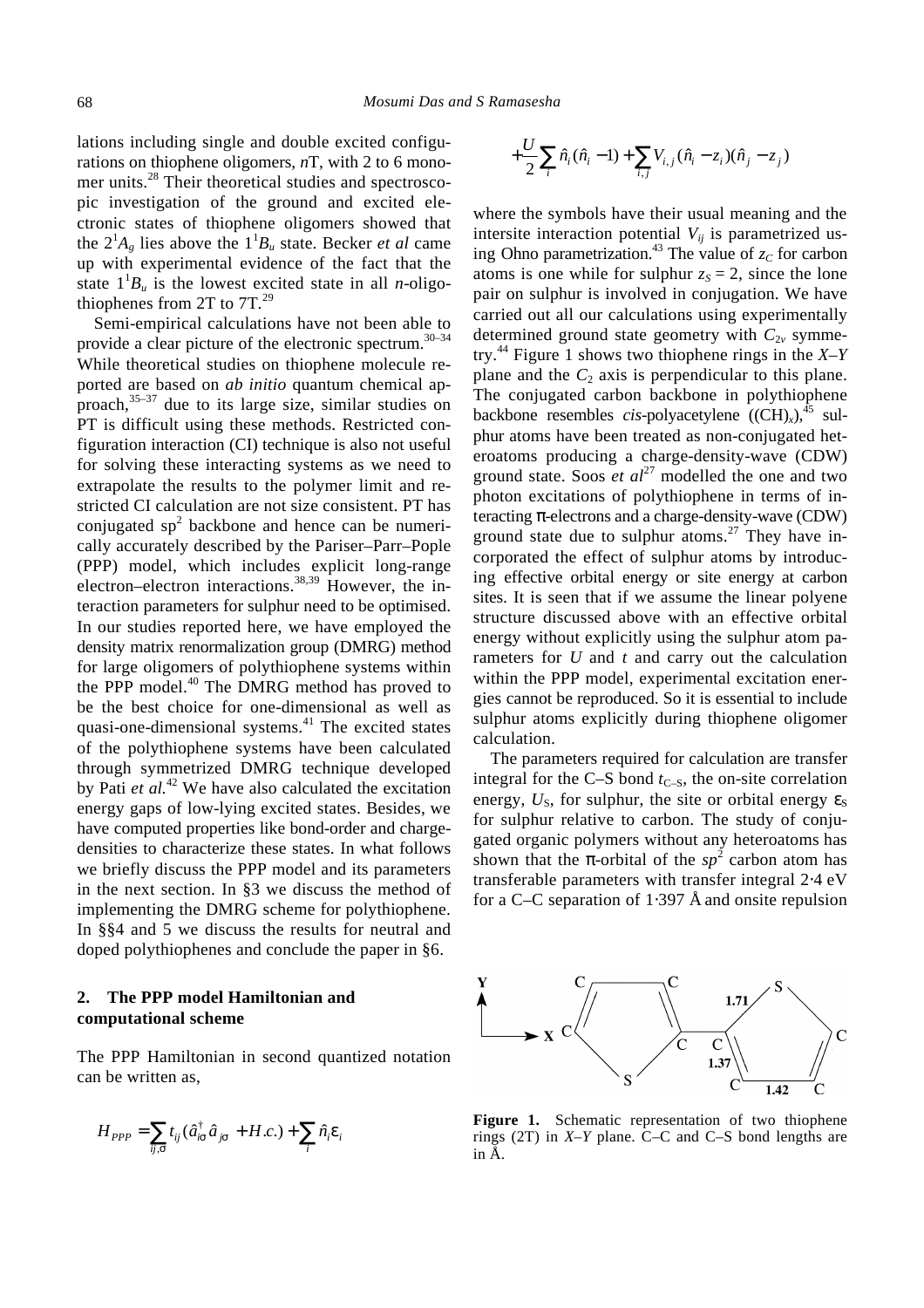

**Figure 2.** Figure shows the variation of one-photon (**a**) and two-photon energy gap (**b**) as a function of different values of  $e_S$  at four sets of  $U_S = U_C$  for two-rings of thiophene (2T). The experimental values of one- and two-photon gaps which are independent of the *X*-axis are shown by a star symbol on the *Y*-axis. We can see from the two plots that the calculated and corresponding experimental values are comparable at  $U<sub>S</sub> = U<sub>C</sub> = 0.444$  and  $e<sub>S</sub> = -8.0$ . We have chosen  $e_S = -7.8$  to make the one-photon gap closer to the experimental value.

11⋅26 eV. For the C–C bonds at other distances, transfer integral  $t_{C-C}$  is approximated by,<sup>46</sup>

$$
t_{\text{C-C}} = -2.4 + 3.20 (r_{\text{C-C}} - 1.397), \tag{1}
$$

where the transfer integral is in eV and the C–C distance is in Å. To determine the PPP parameters for sulphur, we have carried out exact valence bond calculation for the two thiophene rings (2T) shown in figure 1, taking the experimentally determined ground state geometry of thiophene molecule.<sup>44</sup> We have compared the excitation energies with experimental values reported by Birnbaum *et al.*<sup>19</sup>

We have varied the parameters,  $U_{\rm S}$ ,  $e_{\rm S}$  and  $t_{\rm C-S}$ , and compared the calculated excitation energies with the corresponding experimental values. The sulphur atom lies in the 3rd row of the periodic table and hence we expect the 3*p* orbitals of sulphur to be more diffuse than the carbon 2*p* orbitals. Therefore the Hubbard *U* on sulphur is expected to be smaller than  $U_{\rm C}$ . Since orbital energies decrease with increasing atomic numbers, we also expect the sulphur 3*p* orbital to be having a lower orbital energy than the  $C_{2p}$ orbital. The more diffuse 3*p* orbital also implies a larger  $t_{C-S}$  than  $t_{C-C}$  for the same separation of the atom pairs. We have searched for the parameters of  $U<sub>S</sub>$  and  $e<sub>S</sub>$  based on these physical arguments. We have shown the variation of the one-photon  $(1^1B)$ and two-photon  $(2<sup>1</sup>A)$  gaps for two thiophene rings (2T) obtained using exact diagrammatic valence bond $47$  method as a function of the parameters in fig-

ure 2. By keeping the  $t_{C-S}$  value to be fixed at  $3.0 \text{ eV}$ , we wish to choose  $U<sub>S</sub>$  and  $e<sub>S</sub>$  values that reproduce the one-photon gap the best. We find that  $U<sub>S</sub> = 5$  eV and  $e<sub>S</sub> = -7.8$  eV well reproduce the onephoton gap while the two-photon gap is in error by only 0⋅4 eV. In view of this, we employ these sulphur parameters in all our calculations.

#### **3. DMRG method for polythiophene**

While implementing DMRG technique to polythiophene within PPP model we see that the interaction part although diagonal in real space representation is truly long-ranged and the topology of these interactions correspond to that of a higher dimensional system. Notwithstanding this higher effective dimensionality, because the interactions are diagonal, the DMRG technique has proved to be highly accurate. It appears that the DMRG technique loses its accuracy only when the off-diagonal interactions are of higher dimensional topologies. The polythiophene oligomers, in the DMRG procedure, are built up two sites at a time. The sites are added in such a manner that only short-ranged transfers (transfer operator between recently added sites) are introduced at every iteration. This is possible since we have chosen to buildup the system from the interior. The polythiophene oligomers are encountered for total number of sites corresponding to integer multiples of ten. Schematically we have shown the way in which the polythiophene oligomers are constructed in DMRG scheme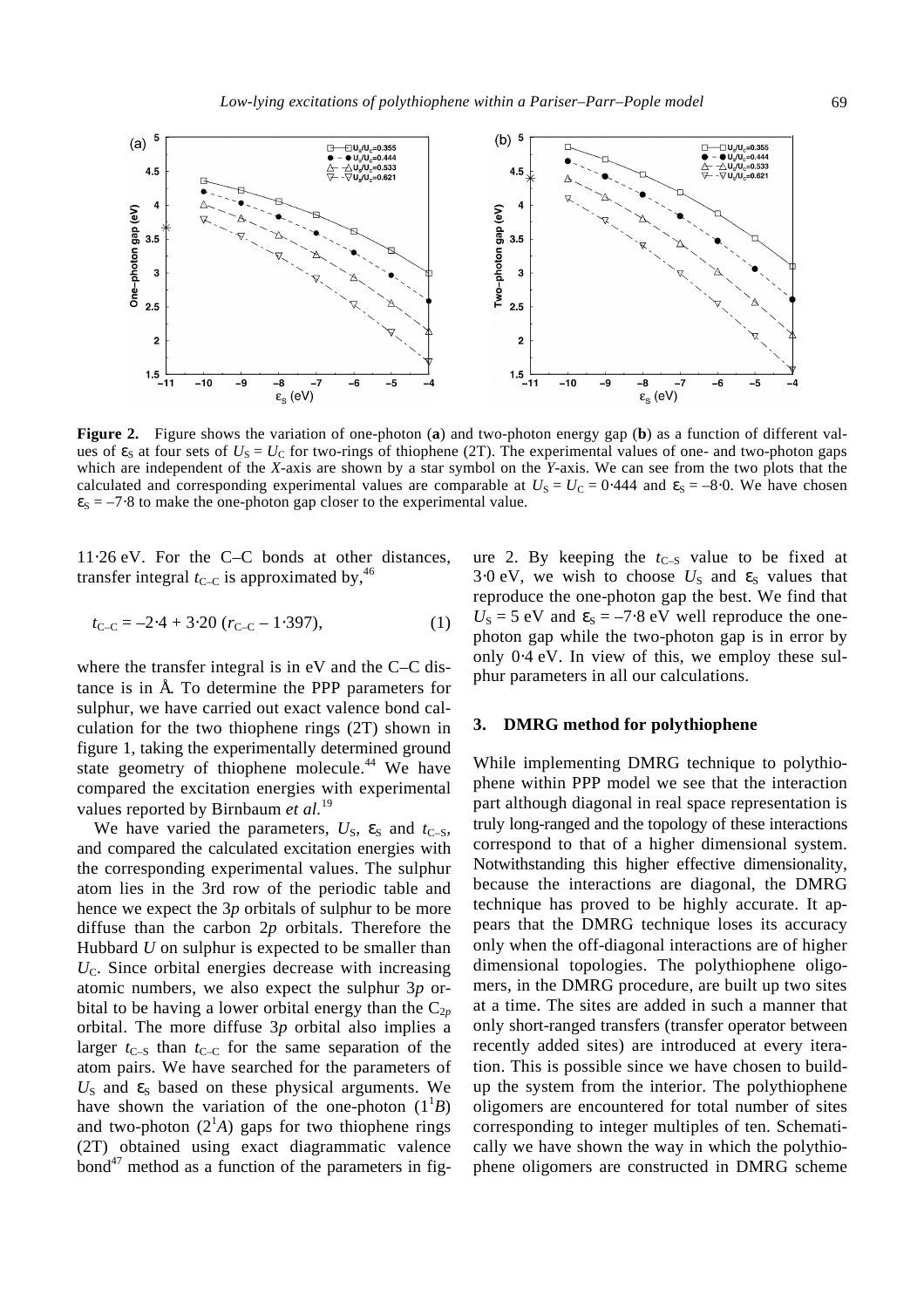in figure 3. It is required to use symmetries like spatial symmetry and spin parity symmetry to study optical excitations or spin excitations in such conjugated polymer systems. In the study of polythiophene we employ (i)  $C_2$  symmetry and (ii) spin parity. The polythiophene chain has  $C_2$  symmetry or reflection symmetry about an axis perpendicular to the plane containing the molecule. We use here spin parity that partitions the Hilbert space of the system into even and odd parity total spin sectors. Electron-hole symmetry is broken both because of the presence of a heteroatom and also because of the thipohene moiety present in the oligomers. The implementation of  $C_2$ symmetry and spin parity symmetry in the DMRG procedure gives the ground state which is in *A* subspace and has even spin parity *<sup>e</sup>A*. The optically allowed state which is dipole allowed with the covalent ground state lie in the even parity *<sup>e</sup>B* subspace known as one-photon state. The two-photon state 2 *<sup>e</sup>A* also has even spin parity. The triplet states lie in



Figure 3. Scheme for building up polythiophene oligomers, adding two sites at a time starting from a four-site system in the DMRG procedure. The primed sites correspond to the right block and the unprimed sites to the left block.

the odd parity (o) subspace. We start the DMRG process with the initial system size of four sites and build up the oligomers of thiophene.

To improve the accuracy of the energy values, we have employed the average density matrix approach in our calculation. We have calculated the density matrix for the low-lying states in the *A* and *B* subspaces. The average of these two density matrices is used for obtaining the highest *m* eigenvalues and eigenvectors used in the renormalization. To compute properties like charge densities and bond orders, we have followed the numbering scheme shown in figures 4 and 5 respectively. The largest system size we have studied is one with ten thiophene rings.

#### **4. Results and discussion**

Our aim is to study the nature of the ground and a few low-lying excited states for a series of oligomers and to obtain the excitation gaps in the thermodynamic limit. We have employed the symmetrized DMRG technique to calculate the ground state and excited states for all system sizes, retaining 128 density matrix eigenvectors and employing the infinite DMRG algorithm. In order to establish the accuracy of our DMRG procedure, we compare the DMRG results for smaller systems (up to two thiophene monomers) with the results obtained from exact diagonalization calculations within the PPP model Hamiltonian.<sup>47</sup> Table 1 shows the comparison of DMRG energies with exact energies for ground state, the lowest one-photon dipole allowed and twophoton states of two thiophene rings for the PPP model. We note that all the three energies are well reproduced by the DMRG method. We have also calculated bond orders, charge densities and find that they all compare well with the exact numbers.

To evaluate the DMRG method for larger system sizes, we have obtained excitation energy gaps from Hückel model calculation for system sizes of up to ten thiophene rings. In figure 6, we show the variation of one-photon gap for the exact and DMRG calculations as a function of system size. From the figure, we observe that even for the noninteracting case where the DMRG accuracy is generally poor, the DMRG optical gaps compare favourably with exact results. We have calculated various excitation energy gaps, expectation values and transition dipole moments between dipole-allowed states. The size of the system considered is sufficient to saturate most important low-lying excitation gaps, so that all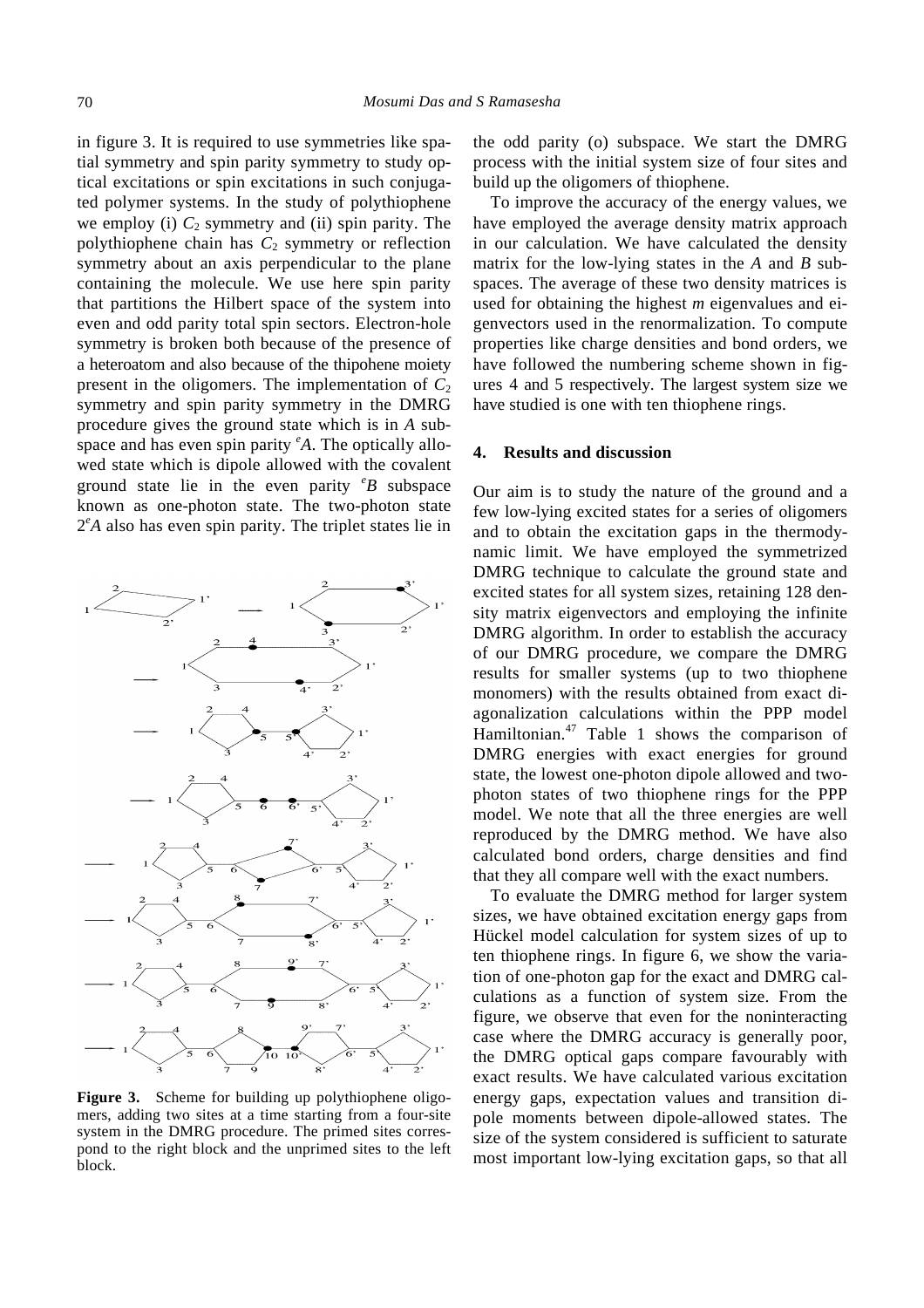

**Figure 4.** Numbering of atoms (sites) for polythiophene.



**Figure 5.** Numbering of bonds for polythiophene.

**Table 1.** Comparison of DMRG and exact energies for ground state, one-photon dipole allowed state and twophoton state for two rings of thiophene within PPP model Hamiltonian

| State  | Exact energy | DMRG energy |
|--------|--------------|-------------|
| symbol | (eV)         | (eV)        |
| $1^1A$ | $-43.762$    | $-43.761$   |
| $1^1B$ | $-39.976$    | $-39.973$   |
| $2^1A$ | $-39.664$    | $-39.659$   |



Figure 6. Comparison of the optical gap from exact Hückel calculation with those obtained from DMRG calculations for polythiophene with 10 rings.

the above properties can be evaluated in the polymer limit, by extrapolation. We have also studied quantities such as exciton and bipolaron binding energy by obtaining ground state energy of the singly and doubly doped polythiophene systems.



Figure 7. Energy per thiophene ring as a function of inverse system size for neutral, singly and doubly holedoped polythiophene.

We find that irrespective of the system size the ground state lies in the *<sup>e</sup>A* subspace. We have plotted in figure 7 the ground state energy per thiophene monomer as a function of inverse of number of monomers, for the neutral, the one and two electron doped systems. The linear dependence on 1/*N* allows extrapolation of the energy per monomer to the thermodynamic limit. The energy per monomer converges well showing that it as an intensive variable. In the thermodynamic limit, the differences in the energy between neutral and doped systems are finite, hence we should expect to obtain the same value for energy per monomer in all cases. We indeed get nearly the same value; the discrepancy is an estimate of the error and we find the extrapolation error to be less than 1%. We have calculated the excitation en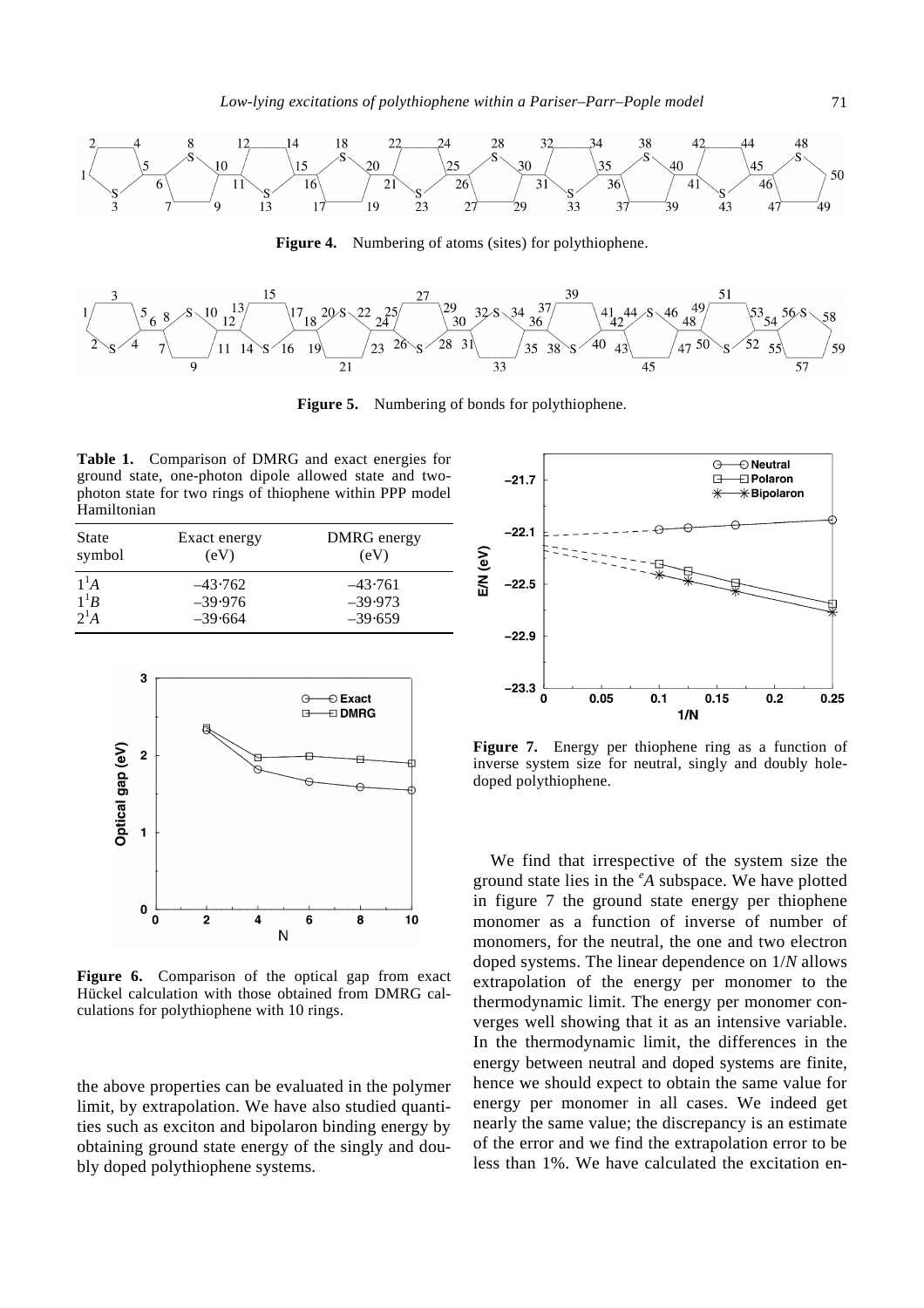ergy gaps from the ground state to various low lying excited states of interest, namely the lowest one photon state  $(1^1B)$ , the lowest two-photon state  $(2<sup>1</sup>A)$ , and the lowest triplet energy state  $(1<sup>3</sup>B<sub>u</sub>)$  for oligomers with up to 10 thiophene rings. Figure 8 shows the variation of optical gap, two-photon gap, spin gap as a function of inverse system size. All these gaps show very weak dependence on the system size and saturate at about four thiophene rings. The plot shows that the  $1^1B$  state is well below  $2^1A$  for all oligomers. These thiophene oligomers should strongly



**Figure 8.** Energy gaps in the PPP model to the lowest triplet (filled triangles), dipole-allowed (circles) and twophoton (squares) states for polythiophene. The plot shows the linear extrapolation of these gaps to infinite system size.



**Figure 9.** The plot shows the optical gaps for polythiophene from theory and optical-absorption measurement.<sup>29</sup>

fluoresce according to Kasha's rule<sup>48</sup> which is indeed found to be the case experimentally by Becker *et al.*<sup>29</sup> The energy ordering of  $2^1A$  and  $1^1B$  states is reversed compared to that of polyene, making these thiophene oligomers strong fluorescent molecules. We can extrapolate these gaps in figure 8 to obtain their values in the polymer limit. The extrapolated values of optical, spin and two-photon gaps are 3⋅67, 2⋅55 and  $4·04$  eV respectively. Thienpont *et al*,<sup>49</sup> from optical-absorption measurements on well-characterized alkyl-substituted oligothiophenes, found that the optical gap does not vary beyond a system size of 6 thiophene rings. They found that the saturation value of optical gap is 2⋅78 eV. The DMRG value for optical gap at the thermodynamic limit is 3⋅67 eV which is higher, but discrepancy could be attributed to the fact that the experiments were carried out in solution. The ordering of energy levels obtained from theory is the same as that found experimentally. The two-photon gap was studied experimentally by Periasamy *et al.*<sup>15</sup> Their studies place the two-photon state at about 0⋅1 eV above the optical gap. We see from figure 8 that the extrapolated spin gap which is  $2.55 \text{ eV}$  is  $\approx 1.0 \text{ eV}$  less than the optical gap. Monkman *et al*<sup>50</sup> find that for poly-(3-octyl thiophene), the energy difference between the lowest triplet state and the lowest singlet excited state, is 1⋅18 eV, which compares well with the DMRG value of 1⋅12 eV, in the thermodynamic limit. There have been earlier quantum chemical calculations by Colditz *et al.*<sup>28</sup> These calculations at the SCI level place the two-photon state, about 0.7– 0⋅8 eV above the optical gap, while the SDCI calculations indicate a crossover of the 1*B*–2*A* levels with system size. We have computed the transition dipole moment for 7 lowest singlet states in the *B* space from the ground state for thiophene oligomers with up to 10 monomers. The square of the transition dipole mo-ment, which is proportional to the intensity, has been plotted as a function of the oligomer size, in figure 10. We note that up to about 7 eV, we find the  $1^1B$  state to be the dominant dipole coupled state. The magnitude of the transition dipole does not change with system size beyond six monomers indicating that the  $1<sup>1</sup>B$  excitation is fairly localized.

To further characterize the eigenstates, we have obtained the charge density and bond order for ground state as well as excited states. In figure 11 we have plotted the difference in charge density of one-photon state, two-photon state and lowest triplet state with respect to the ground state. We see that rearrange-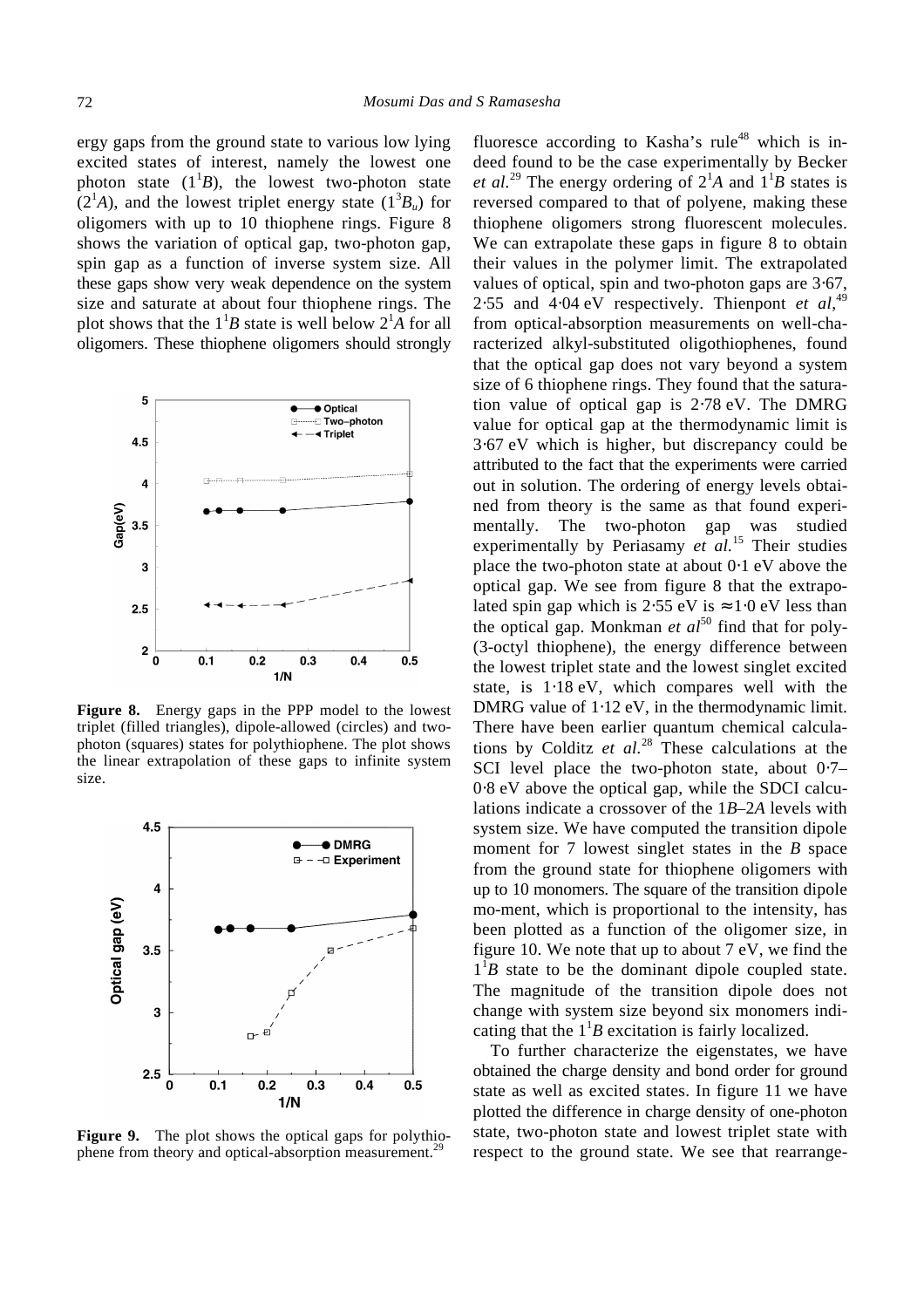

**Figure 10.** Square of the transition dipole plot as a function of energy gaps for thiophene oligomers with up to 10 monomers.



Figure 11. Comparison of differences in charge density of one-photon, two-photon and lowest triplet states. The difference in charge density is taken with respect to that of the ground state.

ment of the charge density takes place only around the center of the molecule, the charge density variation with respect to ground state is nearly zero at both ends of the polymer. According to the site numbering illustrated in figure 4, we can clearly see that in case of one-photon excitation, charge transfer takes place from sulphur to carbon atoms. This process can be represented by the resonance structures shown in figure 12, with the weight of the ionic structure being larger in the one-photon state. The resonance structure implies increase in the C–S bond order and decrease in the neighbouring C–C bond-order, relative to the ground state. This is indeed seen in the bond-order plots (figure 13). The two-photon state has a larger weight of the ionic structure as evidenced by higher charges on the carbons and sulphur atoms. The bond-order pattern of the two-photon state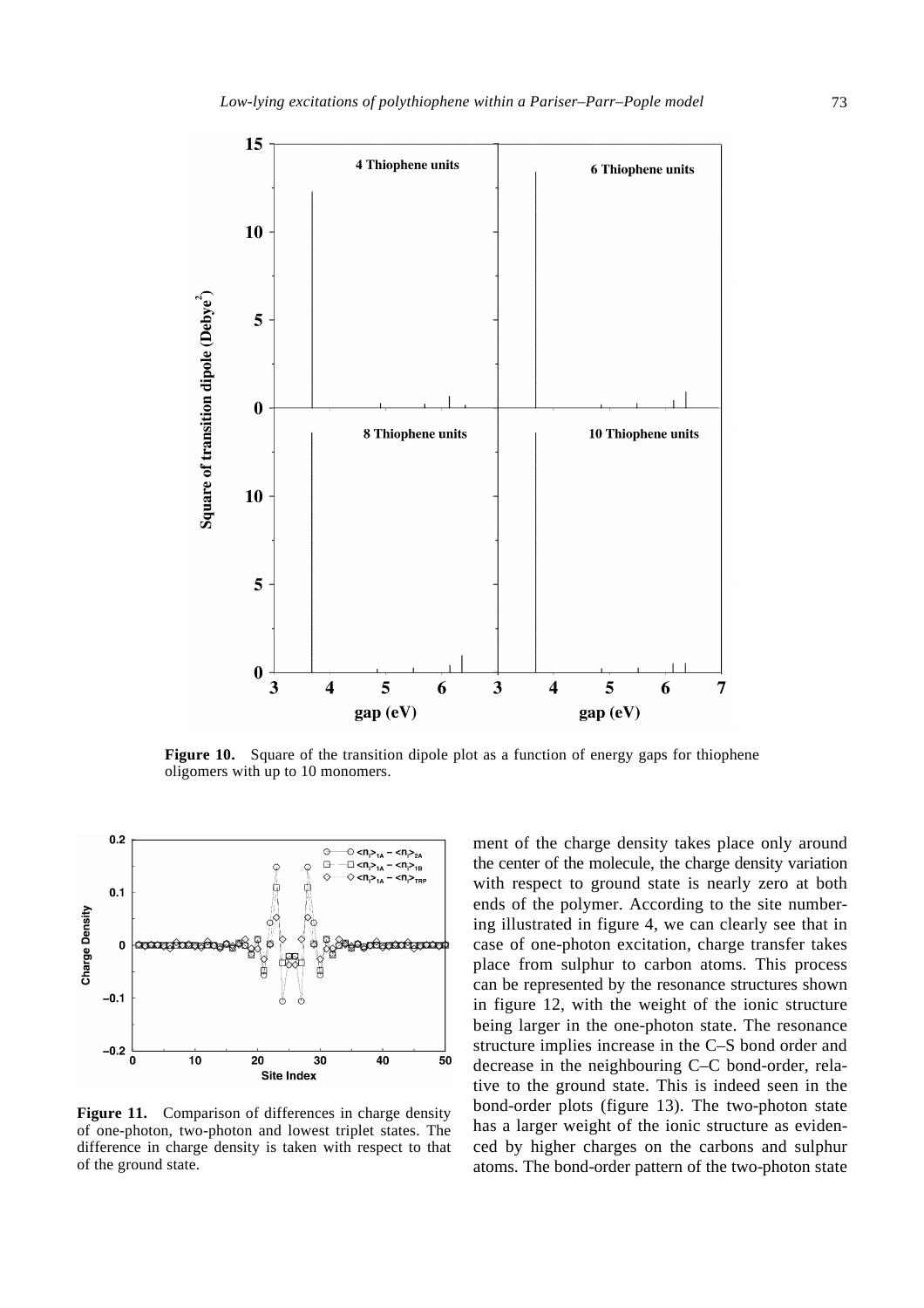is similar to the one-photon state. Thus unlike in polyenes where the two-photon state is delocalized and the one-photon state is localized, in PT both the excitations appear to be localized excitations.

The bond orders and charge densities in the triplet state also indicate that the ionic resonance structures have significant weight in the triplet state. The magnitude of charge transfer from the sulphur atom to carbon is however least for the triplet state, of all the states discussed. The triplet excitation is also slightly more delocalized than the other two excitations. The resonance structures also imply that large spin density should reside on the sites where negative charge resides for the one- and two-photon states. In all the



Figure 12. Resonance structure indicates the charge transfer taking place from sulphur to carbon atom at the middle of the polymer.



**Figure 13.** The difference in bond orders of one-photon state  $(1^1B)$ , two-photon state  $(2^1A)$ , and lowest triplet state  $(1^3B)$  with respect to the ground state  $(1^1A)$  for 10 thiophene rings.

cases studied above, we can get some insights into the equilibrium geometry of the excited states from the bond order data. Bond distances in the equilibrium geometry are shorter than the bond distances in the ground state, if the corresponding bond order in the given excited state is larger than that in the ground state. We note in all cases that the change in bond orders from the ground state is localized in the middle of the oligomer. We also note that the distributions within triplet excitation is more spread out than in other excited states.

#### **5. Doped polymer**

The primary process for electrical conduction is to create a pair of freely moving electron and hole. Such a process can be achieved by exciting an electron across the band gap by using light and thus can be monitored by the measurement of photoconductivity as a function of wavelength of incident light. The photoconductivity threshold, known as the charge gap, can be computed by representing the physical process as,

$$
M \xrightarrow{\text{hn}} P^+ + P^- \tag{2}
$$

where M is the polymer in the ground state and  $P^{\dagger}/P^{\dagger}$  are the positively and negatively charged polarons created by the incident light. The energy of the above process can be computed by extrapolating to the thermodynamic limit, the charge gap,  $E_c(N)$  defined as,

$$
E_c(N) = E_{P}(N) + E_{P}(N) - 2E_M(N), \qquad (3)
$$

where  $E_M(N)$ ,  $E_{P}(N)$ ,  $E_{P}(N)$  are the energies in the ground state of neutral, negatively charged and positively charged *N*-site oligomers respectively. In this we have assumed that in the thermodynamic limit  $(N \rightarrow \infty)E_M(2N) = 2E_M(N)$ . We have calculated the charge gap for oligomers with up to 10 thiophene rings. From figure 14 the extrapolated value of the charge gap is 7⋅80 eV which is very large. The charge gap gives the photoconductivity threshold of the polymer. The optical excitation, on the other hand, need not give rise to well separated charges as in the photoconductivity process, since the optically excited state could correspond to the bound  $P^+P^-$  state, called the excitonic state. The upper bound for the excitonic binding energy is given by the difference between the charge gap  $E_c$  and the optical gap  $E_g$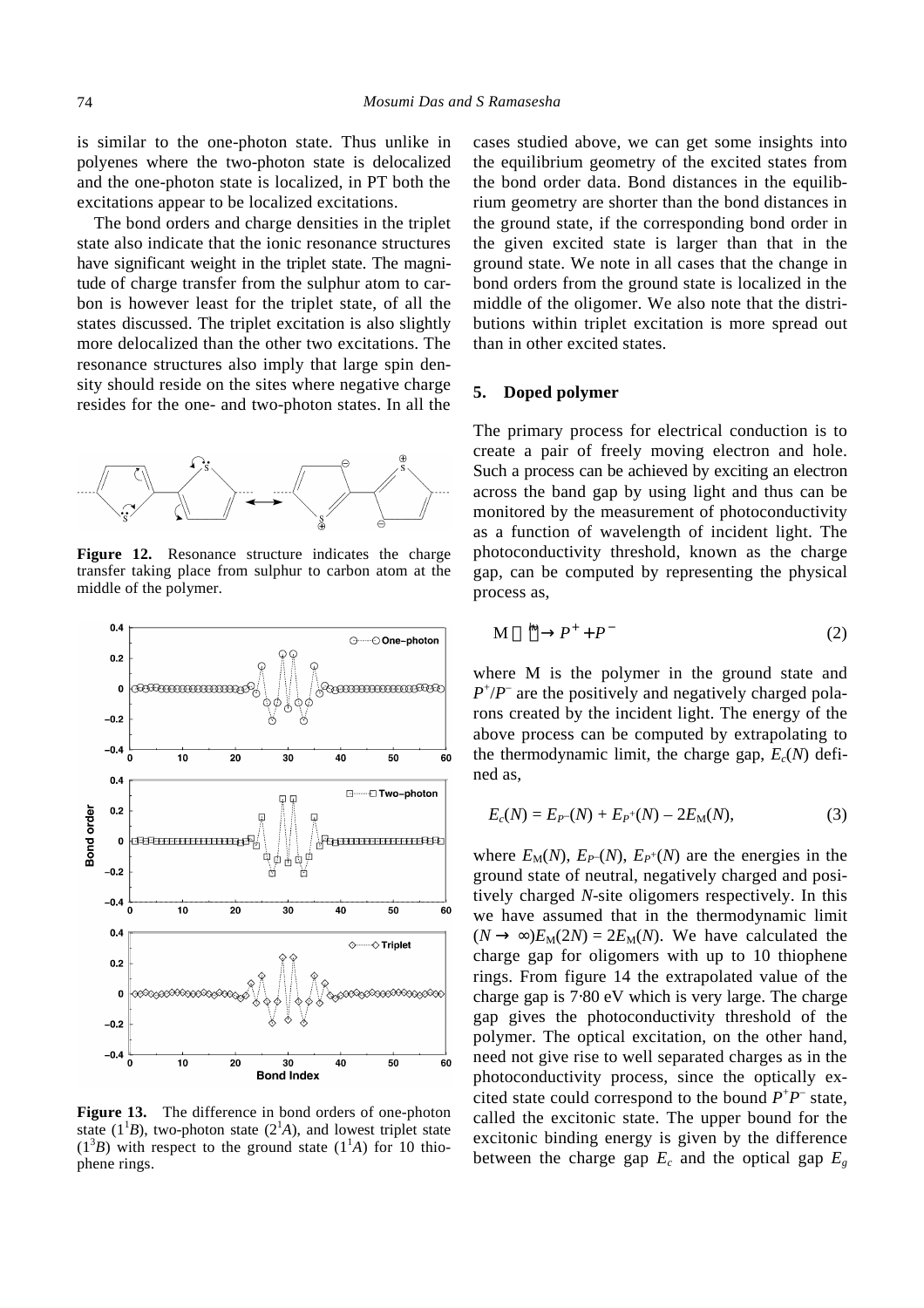(see figure 14). The charge gap and the photo-excitation gap coincide in the Hubbard model provided that all the transfer integrals are uniform. If the electron–electron interactions are extended beyond onsite, the electron and the hole could form a bound state by residing in the vicinity of one another, leading to an exciton. Exciton formation takes place only in *U–V* or PPP models. In such situation, the optical gap is not same as the charge gap. In the band picture, the excitonic levels are found below the conduction band edge as shown in figure 15. From the value of extrapolated optical gap which is 3⋅67 eV, we find the binding energy of the  $1^1B^-$  exciton as 4⋅13 eV, which is very large, compared to polyenes or polypara phenylene vinylenes (PPV).

Overdoping (underdoping) the conjugated polymers can lead to addition (removal) of two electrons rather than one. If both the electrons (holes) stay to-



**Figure 14.** The charge gap for polythiophene as a function of inverse of system size.



Figure 15. Schematic representation of a single excitonic level below conduction band,  $E_c$ ,  $E_g$ ,  $E_b$  are the charge gap, the optical gap and the exciton binding energy. VB and CB represent the valence and conduction bands respectively.

gether then we have the formation of a bipolaron. In order to investigate whether the bipolaron is a stable entity or it breaks up into two polarons, we have calculated the binding energy of the bipolaron, along the lines described earlier for the excitons. The binding energy can be defined as  $e_{bp} = E_N(P^{++}) + E_N(M)$  $2E_N(P^+)$  of the reaction process given by,

$$
P^+ + P^+ \to P^{++} + M. \tag{4}
$$

If the binding energy of the bipolaron is negative in the thermodynamic limit, the bipolaron is stable. We have calculated the stabilization energy as defined above by infinite DMRG algorithm and have plotted binding energy vs 1/*N* in figure 16. We obtain  $e_{bp}$  = +0⋅85 eV, in the thermodynamic limit showing



Figure 16. The binding energy of the bipolaron, as a function of inverse system size.



Figure 17. The difference in the charge density for polaron with respect to that of the ground state for 10 thiophene rings.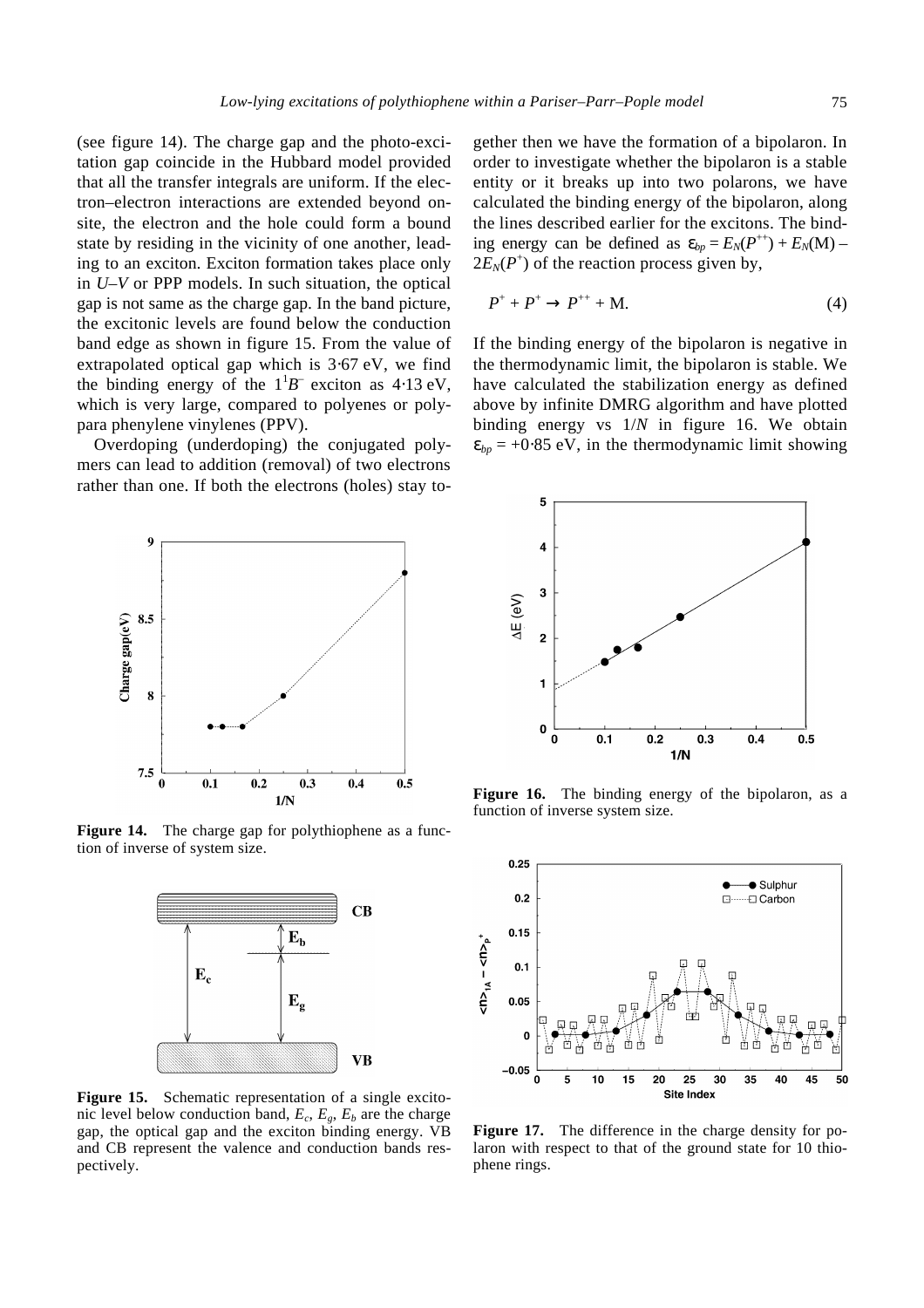

**Figure 18.** The difference in the charge density for bipolaron with respect to that of the ground state for 10 thiophene rings.



**Figure 19.** The difference in bond orders of polaronic state with respect to the ground state  $(1^1A)$  for 10 thiophene rings.



**Figure 20.** The difference in bond orders of bipolaronic state with respect to the ground state  $(1<sup>1</sup>A)$  for 10 thiophene rings.

that the bipolaron is not formed in polythiophene. For further verification of the absence of the biplaronic state, we have calculated the charge density for both polaron and bipolaron. The calculations are for system size of 10 thiophene rings. We have plotted the differences in charge density of polaron and bipolaron with respect to the charge density of the ground state in figures 17 and 18 respectively. The difference in charge density has been shown separately for carbon and sulphur atoms. Figure 17 shows that a significant difference in the charge density in case of polarons occurs mostly in the middle of the system for both carbon and sulphur. There is redistribution of charges at carbon atoms. Within a ring, the alternate carbon atoms have positive and negative charges compared to the neutral ground state, whereas charges are depleted from the sulphur atoms. From the figure we observe that the polaron is delocalized over 4 thiophene rings. This result is in agreement with the earlier work by Brédas *et al*, <sup>51</sup>although their study showed that the participation of sulphur atom is negligible in polaron formation. From our study, we see that sulphur atoms indeed participate in the polaron formation, but to a lesser extent than the carbon atoms. In contrast to polaron, bipolaron is more localized. We observe that bipolaron splits into two polarons and the charges are separated and piled up at the ends of the chain (figure 18). This can be attributed to the Coulombic repulsion between two positively charged polarons. This agrees with our prediction from the calculation of binding energy that bipolarons are not a stable entity.

Figures 19 and 20 show the bond order difference of the doped polaronic state and bipolaronic state with respect to ground state. There is maximum fluctuation in bond order in the middle of the chain for polaronic state and at the ends of the chain for bipolaronic state. Polaron bond order is delocalized over 4 rings of polythiophene. This reinforces the fact that the doubly doped chain leads to two separated polarons instead of a single bipolaron. The nature of bond order pattern for polarons is similar to that of one-photon and two-photon excited states, the polaronic state however is more delocalized.

#### **6. Conclusions**

We have studied the nature of the ground state and the low-lying excited states of thiophene oligomers with up to 10 thiophene rings using symmetrized density matrix renormalization group technique within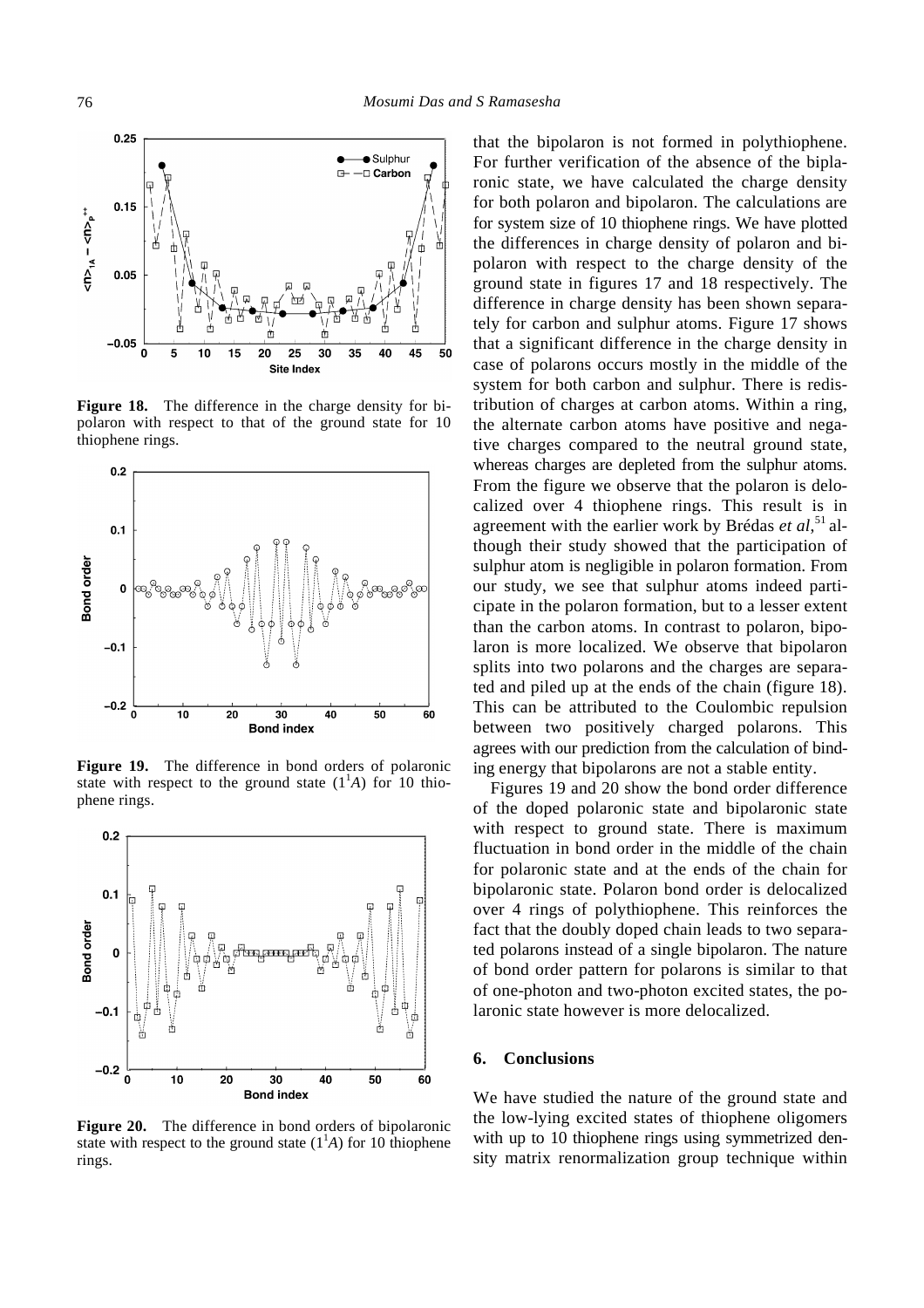the long-range PPP model Hamiltonian. We find that the lowest dipole-allowed state lies below the lowest forbidden two-photon state. This result implies polythiophene is strongly fluorescent in agreement with experiments. The lowest triplet state lies below the two-photon state which also agrees with the general trend in conjugated polymers. Besides computing optical gap and two-photon gap, we have computed the charge gap of the system. We have estimated the binding energy of  $1^1B^-$  exciton to be 4⋅13 eV. We have calculated the charge densities of the ground state, one-photon state and two-photon state and computed the bond orders of the lowest excited states along with the ground state. These studies indicate that these three excited states are localized and have similar charge redistribution with respect to the ground state. We have also studied doped systems with singly and doubly doped oligomers. The charge density and bond order for singly doped and doubly doped states for system size of 10 thiophene rings show that the bipolarons are not stable and dissociate into two polarons. This is in agreement with the binding energy calculation for bipolaron.

## **Acknowledgement**

The authors are grateful to the Department of Science and Technology, Government of India, for financial support.

#### **References**

- 1. Taliani C and Gebauer W 1999 *Handbook of oligo and polthiophenes* (ed.) Fichou D (Weineheim: Wiley-VCH) and references therein
- 2. Roncall J 1992 *J. Chem. Rev.* **92** 711
- 3. Patil A O, Heeger A J and Wudl F 1988 *Chem. Rev*. **88** 183
- 4. Horowitz G, Deloffre F, Garnier F, Hajlaoul R, Hmyene M and Yassar A 1993 *Synth. Met*. **54** 435
- 5. Ostoja P, Goerri S, Rossini S, Servidor M, Taliani C and Zaboni R 1993 *Synth. Met.* **54** 447
- 6. Burroughes J H, Bradeley D D C, Brown A R, Marks R N, Machay K, Friend R H, Burns P L and Holmes A B 1990 *Nature* (*London*) **347** 539
- 7. Berggren M, Inganäs O, Rasmusson J, Gustafsson G, Andersson M R, Wennerström O and Hjertberg T 1994 *Nature* (*London*) **372** 444
- 8. Tessler N, Denton G J and Friend R H 1996 *Nature*  (*London*) **382** 695
- 9. Granlund T, Theander M, Berggren M, Andersson M R, Ruseckas A, Sundström V, Björk G, Granström M and Inganäs O 1998 *Chem. Phys. Lett*. **288** 879
- 10. Halls J J M, Pichler K, Friend R H, Moratti S C and Holmes A B 1996 *Appl. Phys. Lett*. **68** 3120
- 11. Yu G and Heeger A J 1995 *J. Appl. Phys.* **78** 4510
- 12. Garnier F, Hajilaoui R, Yassar A and Srivastava P 1994 *Science* **265** 1684
- 13. Dodabalapur A, Torsi L and Katz H E 1995 *Science* **268** 270
- 14. Dodabalapur A, Katz H E, Torsi L and Haddon R C 1995 *Science* **269** 1560
- 15. Periasamy N, Danieli R, Ruani G, Zamboni R and Taliani C 1992 *Phys. Rev. Lett.* **68** 919
- 16. Pfeffer N, Raimond P, Charra F and Nunci J M 1993 *Chem. Phys. Lett.* **201** 357
- 17. Swanson L S, Lane P A, Shinar J and Wudl F 1991 *Phys. Rev.* **B44** 10617
- 18. Soos Z G, Etemad S, Galvao D S and Ramasesha S 1992 *Chem. Phys. Lett*. **194** 341
- 19. Birnbaum D and Kohler E 1989 *J. Chem. Phys*. **90** 3506
- 20. Birnbaum D and Kohler B E 1991 *J. Chem. Phys.* **95** 4783
- 21. Birnbaum D, Fichou D and Kohler B E 1992 *J. Chem. Phys*. **96** 165
- 22. Birnbaum D and Kohler B E 1992 *J. Chem. Phys*. **96** 2492
- 23. Wheland G W and Pauling L 1935 *J. Am. Chem. Soc.* **57** 2086
- 24. Schomaker V and Pauling L 1939 *J. Am. Chem. Soc.* **61** 1769
- 25. Beljonne D, Shuai Z and Brédas J L 1993 *J. Chem. Phys*. **98**, 8819
- 26. Negri F and Zgierski M Z 1994 *J. Chem. Phys*. **100** 2571
- 27. Soos Z G and Galvo D S 1994 *J. Phys. Chem.* **98** 1029
- 28. Colditz R, Grebner D, Helbig M and Rentsch S 1995 *Chem. Phys*. **201** 309
- 29. Becker R S, Sexias de Melo J, Macanita A L and Elisei F 1996 *J. Phys. Chem*. **100** 18683
- 30. Solony N, Birss F W and Greenshields J B 1965 *Can. J. Chem*. **43**, 1569
- 31. Bielefeld H J and Fits D D 1966 *J. Am. Chem. Soc*. **88** 4804
- 32. Billingsley F P and Bloor J E 1968 *Theor. Chim. Acta* **11** 325
- 33. Tajiri A, Asano T and Nakajima T 1968 *Tetrahedron Lett.* **21** 1785
- 34. Mehlhorn M, Schwenzer B and Schwtlick K 1977 *Tetrahedron* **33** 1483
- 35. Bendazzoli G L, Bertinelli F, Palmieri P, Brillante A and Taliani C 1978 *J. Chem. Phys*. **69** 5077
- 36. Matsushita M, Tanaka H and Nishimoto K 1983 *Theor. Chim. Acta* **63** 55
- 37. Serrano-Andrés L, Merchán M, Fülscher M and Roos B O 1983 *Chem. Phys. Lett*. **211** 125
- 38. Pariser R and Parr R G 1953 *J. Chem. Phys*. **21** 446; Pople J A 1953 *Trans. Faraday Soc.* **49** 1375
- 39. Mazumdar S 1992 *Conjugated conducting polymers* (ed.) H G Kiess (Berlin: Springer-Verlag)
- 40. White S R 1992 *Phys. Rev. Lett*. **69** 2863